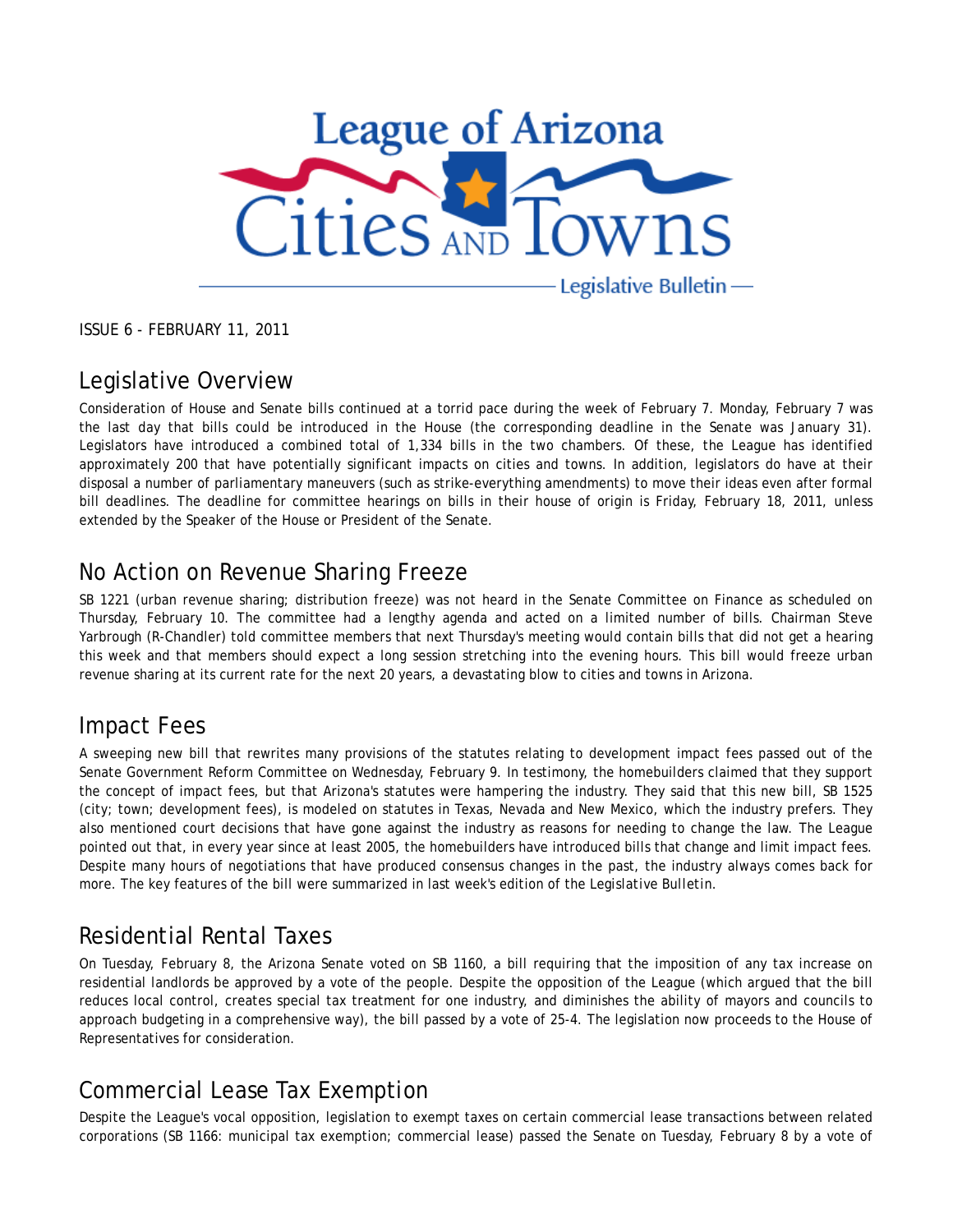21-8. Identical legislation (HB 2230) was considered in the House Committee of the Whole on Thursday, February 9. During debate on the bill, Representative Steve Farley (D-Tucson) offered an amendment presented by the League to limit the bill's application to small business and prevent its abuse by large corporations as a tax avoidance device. The amendment failed by voice vote, and the bill passed by a majority vote. HB 2230 now proceeds to the Third Read calendar of the House.

## Managed Competition

A bill to require competitive bidding for most city services for cities with populations exceeding 200,000 was approved by the Senate Committee on Government Reform on Wednesday, February 9 by a vote of 5-2. Sponsored by the committee chairman, Sen. Frank Antenori (R-Tucson), SB 1322 (cities; services; managed competition) would require that any city service costing more than \$50,000 be put out for competitive bids. There are a few exceptions for jobs such as police officers and firefighters. The League testified that cities already have the authority to bid out services-and in fact do so for many things-and that state legislation is unnecessary. The bill is supported by Phoenix City Councilman Sal DiCiccio and The Goldwater Institute. They claim it would bring private-sector innovation to local government and save taxpayers millions of dollars. Under the provisions of the bill, city departments could submit bids and the city would not be required to accept the lowest bid for services. The city would, however, be required to post bid documents and to explain to the public why the selection was made. Proponents pointed to Indianapolis, Indiana and Chicago, Illinois as cities in which managed competition has brought efficiencies to city government.

# City Personnel and Compensation Limits

On Wednesday, February 9, the Senate Committee on Government Reform passed a pair of bills to impose limits on the number and compensation of municipal personnel in Arizona's two largest cities. SB 1345 (cities; number of employees; compensation) provides that, with specified exceptions, the number of city employees may not exceed the number of filled positions existing at the beginning of fiscal year 2012 for that city. It further provides that, beginning in 2014, the number of employees shall not exceed 0.4 percent of the population of the city *and* that the average compensation of municipal employees shall not exceed the average salary of private sector employees in that community. SB 1347 (cities; compensation baseline) rolls back municipal pay grades to the fiscal year 2007 level. By limiting the bills' application to cities with a population of at least 500,000, they apply only to Tucson and Phoenix.

The League testified against both bills, arguing that the substitution of the Legislature's judgment for that of mayors and councils is inappropriate. Nevertheless, the bills passed out of committee on a 5-1 vote.

# Third Party Collection of Municipal Taxes

On Thursday, February 10, the Senate Committee on Finance considered SB 1165 (municipal taxes; auditors and collectors), a bill that was defeated three separate times in the Legislature last year. The measure prohibits cities and towns from using a third party contractor for contingency fee-based auditing and sales tax administration. A current League resolution supports the authority of cities and towns to conduct sales tax administration operations through a third-party contract. Accordingly, the League opposes the bill and has been working with stakeholders to achieve an acceptable outcome.

An amendment to the bill offered by Senator Ron Gould (R-Lake Havasu City) would preserve the third party contract option but prohibit predatory auditing practices. The amendment was defeated by voice vote and the bill passed the committee by a vote of 5-2.

## Emergency Response Services Fees

HB 2003 (emergency response services fees; prohibition) prohibits emergency response agencies from charging fees for their services except under limited and extraordinary circumstances. The automobile insurance industry is promoting the legislation, as cities in other states have enacted such fees as a way of offsetting costs.

The bill was heard before the House Committee on Transportation on Thursday, February 10. The League testified against this limitation on municipal authority and noted that no city in the state currently charges such emergency response fees. An amendment offered by Representative Nancy McLain (R-Bullhead City) permits rural communities to to recoup some of their costs for emergency response outside their jurisdictional boundaries. The amendment was adopted and the bill passed by a vote of 9-0.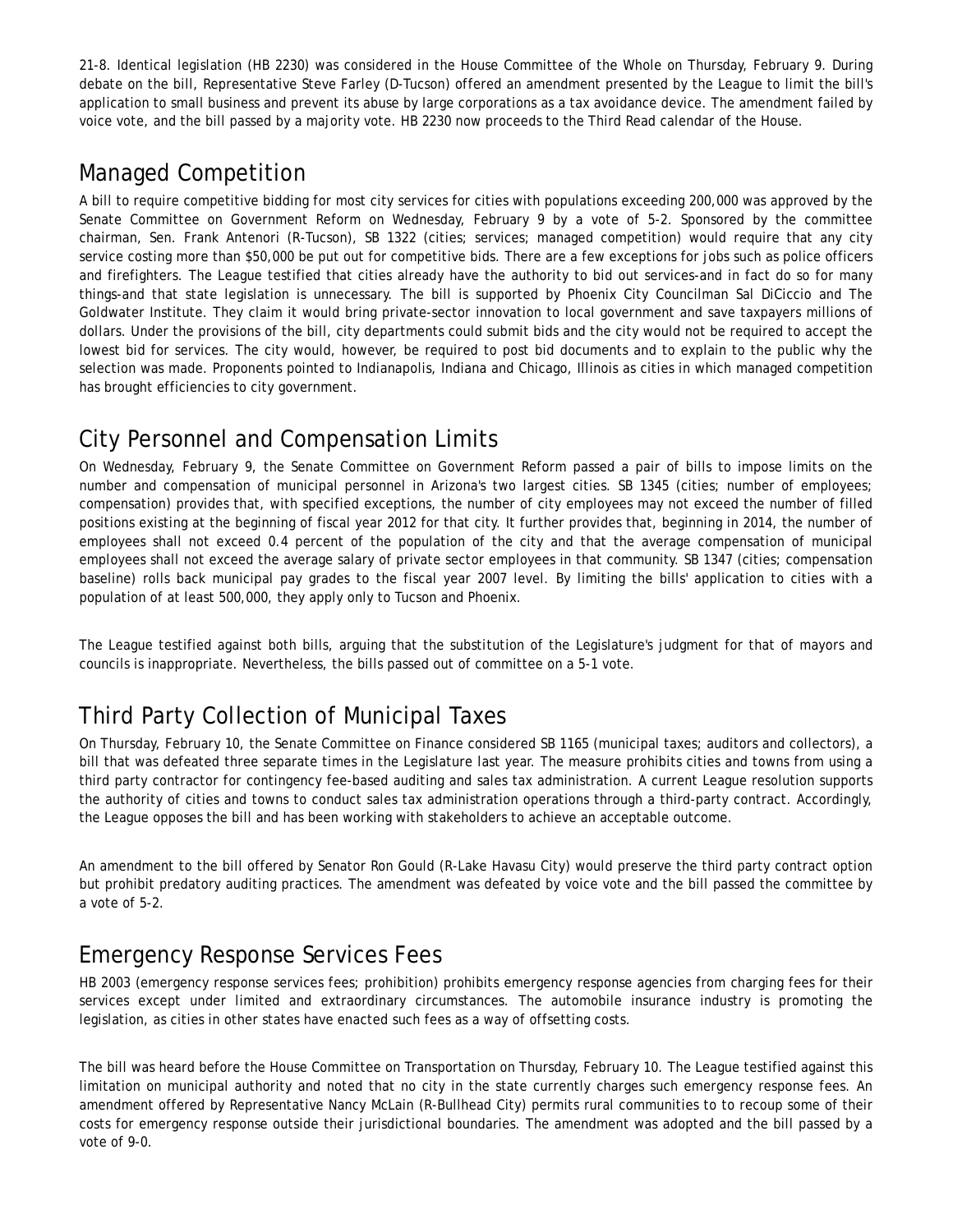#### Pension Reform Update

On Monday, February 4, House Speaker Kirk Adams (R-Mesa) introduced HB 2726 (public retirement system; plan design), which makes changes to the State's pension systems. The bill effects sweeping changes to the Public Safety Personnel Retirement System (PSPRS), the Correctional Officer Retirement Plan (CORP), and the Elected Official Retirement Plan (EORP). The proposal would eliminate all current and future pension increases (known as a Permanent Benefit Increases in the Arizona State Retirement System and Cost of Living Adjustments in the PSPRS plans). The measure would also phase in increases to the employee contribution rate in the PSPRS plans until each plan was funded with matching employer-employee contributions. These two major changes are accompanied by a raft of other revisions. HB 2726 has been placed on Tuesday's agenda of the House Employment and Regulatory Affairs Committee.

As was previously reported in the *Legislative Bulletin*, the League has been participating in stakeholder meetings in the Senate to participate in the development of a pension reform package. We have been informed that the product of those discussions will be introduced as a strike-everything amendment to SB 1316, which will be considered in Sen. Yarbrough's Finance Committee on Thursday. We have not seen what the amendment will contain, but its scope will be limited to the systems managed by PSPRS. The League appreciates the time and contributions invested by the employer and employee groups involved, as well as Sen. Yarbrough's willingness to tackle such a difficult task.

#### Apartment Trash Collection

Representative Amanda Reeve (R-Phoenix), chair of the House Committee on Environment, decided not to hear HB 2104 (trash collection; multifamily housing) during this session of the 50th Legislature. Companion legislation in the Senate (SB 1204), however, is scheduled for a hearing on Monday afternoon in the Senate Committee on Natural Resources and Transportation. We are working with the Arizona Multifamily Housing Association on amendment language and hope to reach a consensus prior to the hearing.

#### Jobs Package / Economic Development

During the past two weeks, both the House and Senate have considered a number of bills aimed at stimulating business growth in Arizona. The League is supportive of proposals that make Arizona a more inviting environment for business investment. Any attempts to stimulate Arizona's economy, however, must be considered within the larger context of the state's current budget crisis. The immediate and cumulative effect of these bills on local revenues would be significant and place additional strain on already substantially reduced budgets. In a previous edition of the *Legislative Bulletin*, the provisions of SB 1161, SB 1162, SB 1163, and SB 1164 were outlined in detail. A synopsis of measures considered this week follows:

- 1. HB 2503 (reduce corporate income tax rate): Introduced by Rep. Seel (R- Phoenix), this bill, as amended, would *lower the corporate income tax rate from 6.968% to 4.9% over five tax years (TY), beginning in TY2013.*
- *HB 2504 (capital gains tax phase-out): As amended, HB 2504 subtracts the net capital gains from individuals' Arizona 2. gross income over the next three tax years.*
- *HB 2339 (commercial, agricultural property assessment reduction): The bill, sponsored by Rep. Justin Olson 3. (R-Mesa), lowers the assessment ratio for commercial property from 20% to 15% over TY2012 through TY2016, and lowers the assessment ratio for agricultural property from 16% to 14% from TY2012 through TY2015.*

#### Firearms

On Monday, February 7, SB 1201 (firearms omnibus) was heard in the Senate Committee on Judiciary and passed by a vote of 6-2. Several sections were removed by an adopted amendment, but bill still restricts a municipality's authority to address firearms issues within its jurisdictional boundaries. The committee removed language providing for the award of a municipal official's vehicle for violation of an individual's gun rights. The bill, however, still includes problematic provisions regarding multiple gun check points and secured storage requirements. It now awaits action by the Rules committee.

### Money from Moving Violations

SB 1353 (moving violations) adds an additional charge to certain driving offenses in order to aid local governments and recoup losses from termination of the state photo enforcement system. Under the legislation, \$10 will be assessed for specified offenses. Half of the revenue generated by these fees would be deposited into an equipment replacement fund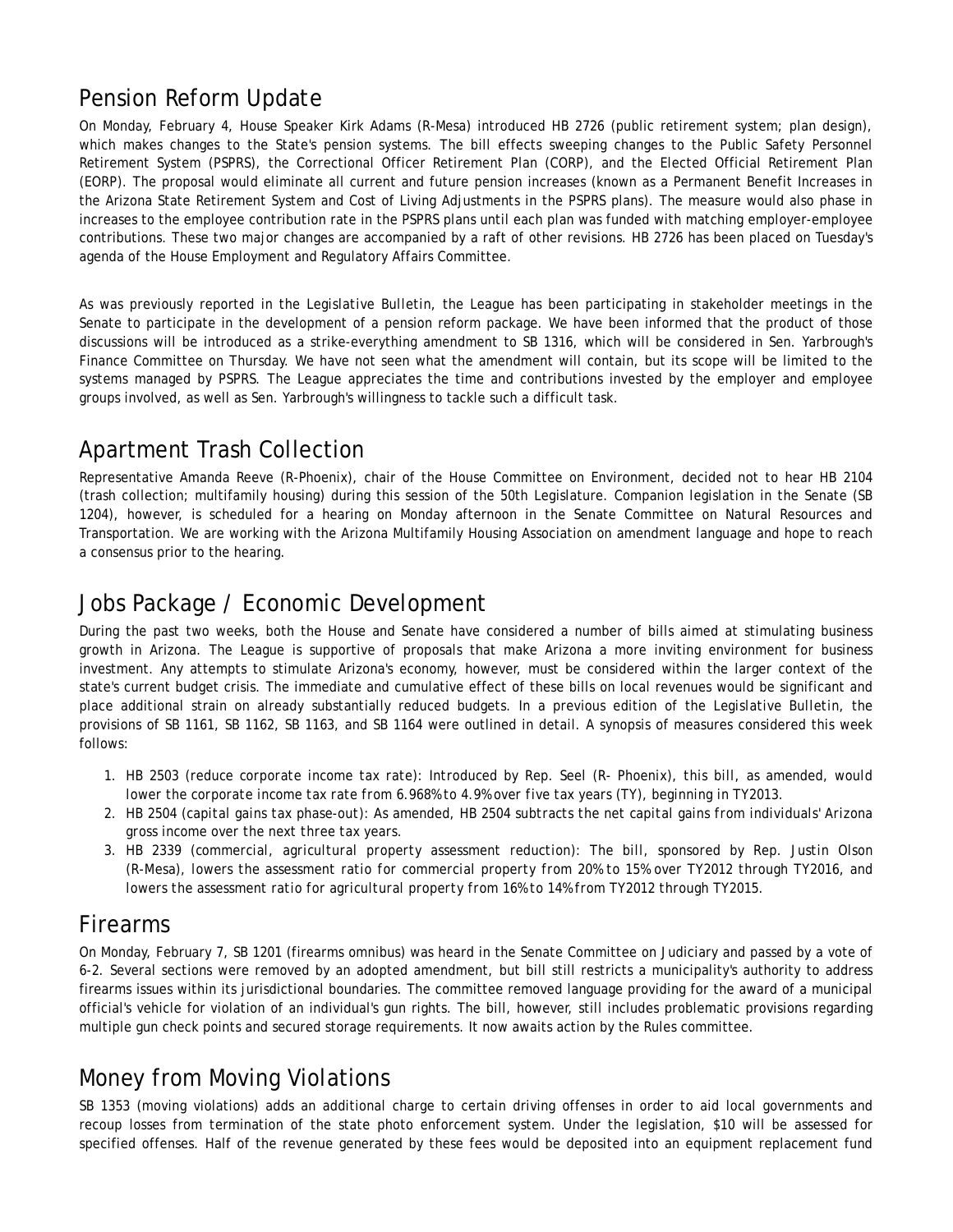within the jurisdiction in which the violation occurred and the other half would be deposited with the State. The bill passed unanimously in the Senate Committee on Government Reform Committee on Wednesday, February 9.

## Subdivision Lot Splits

On February 10, the House Committee of the Whole passed by voice HB 2005 (subdivisions; acting in concert). As passed, the bill includes language that permits, but does not require, municipalities to waive preliminary plat requirements or expedite processing for subdivisions of 10 or fewer lots. Likewise, it permits (but does not require) municipalities to reduce infrastructure standards or requirements proportional to the impact of smaller subdivisions. The bill will next proceed to Third Read in the House.

### Spice

HB 2167 (definition of dangerous drugs; synthetic), legislation to outlaw a synthetic type of marijuana, passed the House by a unanimous vote last week. Its Senate counterpart, SB 1202, likewise passed the Senate Committee of the Whole earlier in the week. Because the legislation as passed is identical in both chambers, it will proceed directly to the Governor for approval or veto. This will likely occur within days.

### Maintenance of the Model City Tax Code

The League has maintained the official copy of the Model City Tax Code (MCTC) ever since the latter's inception in 1988. The official copy of the MCTC is maintained on the League's website. HB 2336 (city tax code; official copy) transfers authority for maintenance of the MCTC to the Department of Revenue. The sponsor of this bill argues that, because the League is a private entity, it cannot be held responsible for the content and accuracy of the MCTC. The League believes that this is both unnecessary (especially because the proponents cite no specific evidence of errors or omissions in the MCTC) and duplicative. The League is officially neutral on this bill, largely because it plans to continue to maintain the MCTC website for the convenience of its members. The legislation passed out of the House Ways and Means Committee unanimously.

#### Local Transparency

On Thursday, February 10, the House passed HB 2422 (local government budgeting; posting; publication) out of Committee of the Whole. The bill would require local governments to post tentative and adopted budgets on their websites within given timeframes and retain that information for five years. The sponsor of the bill, Rep. Kimberly Yee (R-Phoenix), sponsored a floor amendment to address technical concerns that the League had raised regarding implementation of the legislation. The amendment was adopted and the bill will now move to Third Read. The League is very appreciative of the sponsor's willingness to work with us on this issue.

### Hunting within City Limits

As introduced, SB 1334 (hunting within city limits) permits hunting within city limits under certain circumstances. An amendment adopted by the Senate Committee on Natural Resources and Transportation, however, struck the provision prohibiting municipalities from enacting rules or ordinances to prohibit such hunting. The bill as amended does require any such hunting, if approved by a city or town, to abide by state Game and Fish Commission rules. The bill passed committee by a vote of 4-2.

### Consumer Fireworks

SB 1388 (consumer fireworks; regulation), introduced by Senator Steve Pierce (R-Prescott), vice-chair of the Senate Committee on Natural Resources and Transportation, modifies a governing body's authority to regulate the use and sale of *permissible consumer fireworks* by municipalities and counties. The bill adds certain authority for an incorporated municipality to regulate the *sale* of permissible consumer fireworks within its corporate limits. Currently, incorporated municipalities may only regulate the *use* of permissible consumer fireworks. The bill passed in committee by a vote of 6-0 on Monday, February 7.

## Replacing Private Land

Two land disposition bills affecting municipalities were heard by legislative committees this week. HB 2485 (government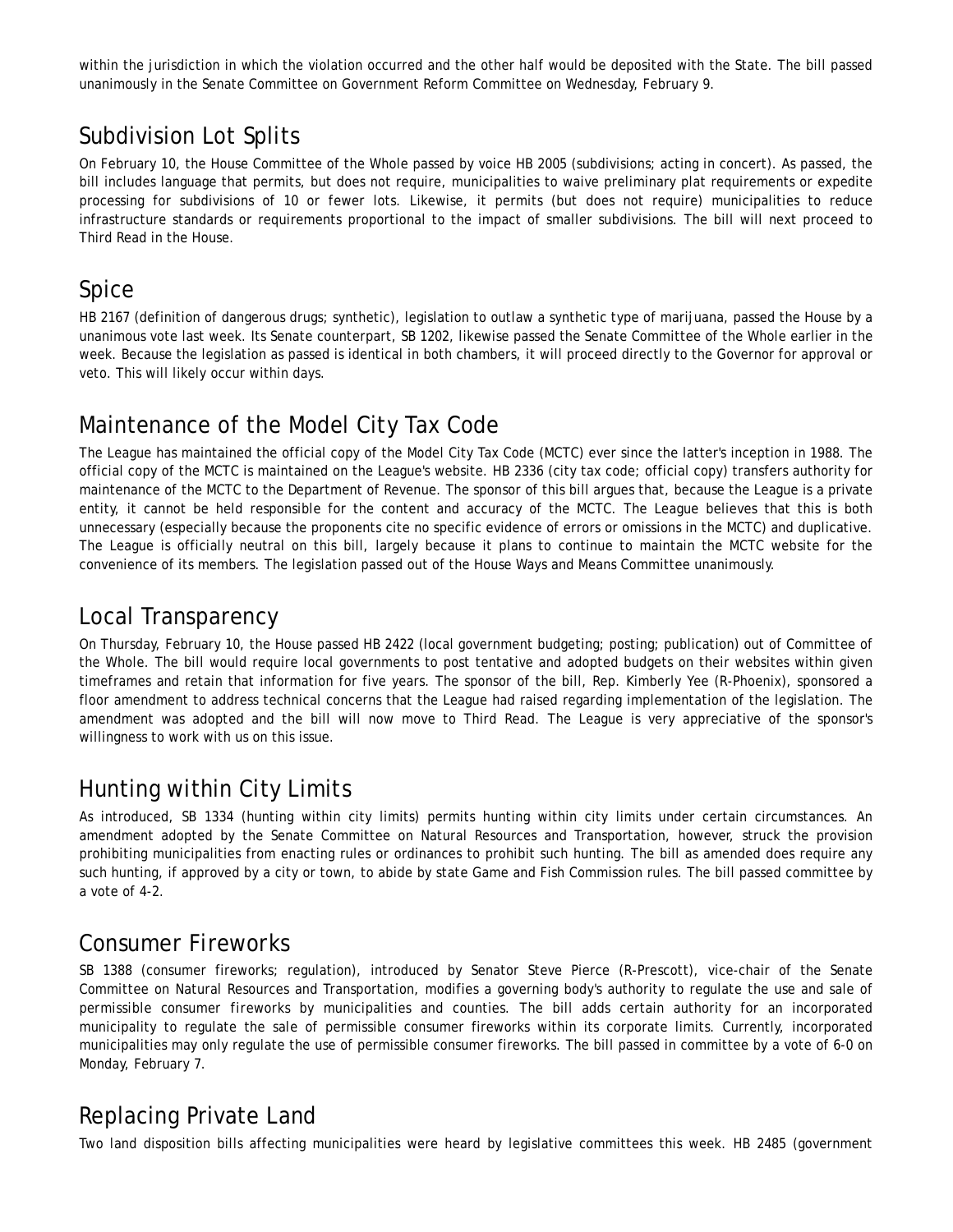land; replacing private land) sponsored by Representative David Gowan (R-Sierra Vista) was before the House Energy and Natural Resources Committee, and SB 1319 (government land; restoring private land) sponsored by Senator Gail Griffin (R-Hereford) was considered by her Committee on Water, Land Use and Rural Development. These two bills require the State Land Commissioner to dispose of public land any time the subject landholder purchases additional private land. The companion bill in the House (HB 2485) provides that government entities may opt to make in-lieu payments to the affected taxing jurisdictions rather than requiring disposal of the land.

HB 2485 was discussed and held on February 7. SB 1319 was likewise held on February 9. Amendments have been prepared that would exempt special taxing districts from the bill. The League is opposed to the measures and the proposed amendments on the basis that the legislation would severely inhibit the ability of municipal government to provide adequate infrastructure without effectively addressing the issue at hand (the large amount of publicly held land). HB 2485 is on the February 14 agenda of the House Committee on Energy and Natural Resources.

### Ambiguity

On Wednesday, February 9, the House Committee on Government passed HB 2501 (rules; laws; ordinances; interpretation). This bill provides that that if any rule, law or ordinance adopted by a state agency, local government or political subdivision is ambiguous and challenged, it must be interpreted in favor of the challenger. An adopted amendment applies the bill only to rules, laws and ordinances that relate to permit approval or disapproval, license approval or disapproval and zoning approval or disapproval. The League opposes this measure to the extent it is nebulous and grants too great an advantage for challengers.

## At-Will Law Enforcement Officers

On Wednesday, February 9, the Senate Committee on Public Safety and Human Services heard SB 1233 (peace officers; at will employment). The bill clarifies that legislation enacted last year prohibiting the discipline of law enforcement officers without just cause does not apply to at-will employees, such as police chiefs. The League registered its support of the bill, which passed in committee by a vote of 4-0.

#### Law Enforcement and Discipline

On Wednesday, February 9, the Senate Committee on Public Safety and Human Services passed SB 1235 (law enforcement officers; disciplinary procedures). As amended, the bill makes a variety of changes designed to assist officers who are subject to discipline for alleged violations of agency policy or law. The bill provides such officers an opportunity to learn how discipline was applied to similarly situated officers (while protecting the identity of those other officers). It also provides for the assignment of alternate hearing officers through interagency agreements if jurisdictions are too small to conduct fair hearings.

# City Council Vacancies

HB 1318, (city council; vacancy; appointment; election) requires non-charter cities and towns to fill council vacancies through elections instead of appointment if there are more than 30 days remaining before candidate nomination petitions are due for the next election. The League is currently opposed to this bill (which applies to cities with four-year terms for their elected officials) because of potential costs and challenges associated with candidate recruitment in smaller communities. The bill passed unanimously out of the Senate Committee on Government Reform. Senator Gail Griffin (R-Hereford), a prime sponsor the bill, has pledged to work with the League to address continuing concerns.

### Administrative Rulemaking

SB 1339 (administrative rules; repeal; legislative action) passed out of the Senate Government Reform Committee on Wednesday. The measure, introduced by Sen. Frank Antenori (R-Tucson), prohibits state agencies from enacting rules that impact the private sector, requiring instead that such provisions be enacted through statute. Effective January 1, 2013, the bill would repeal any agency rule that has an impact on the private sector. The League is concerned that enactment of the bill could result in indirect negative impacts on cities and towns. The League will continue to monitor the legislation as it moves through the process.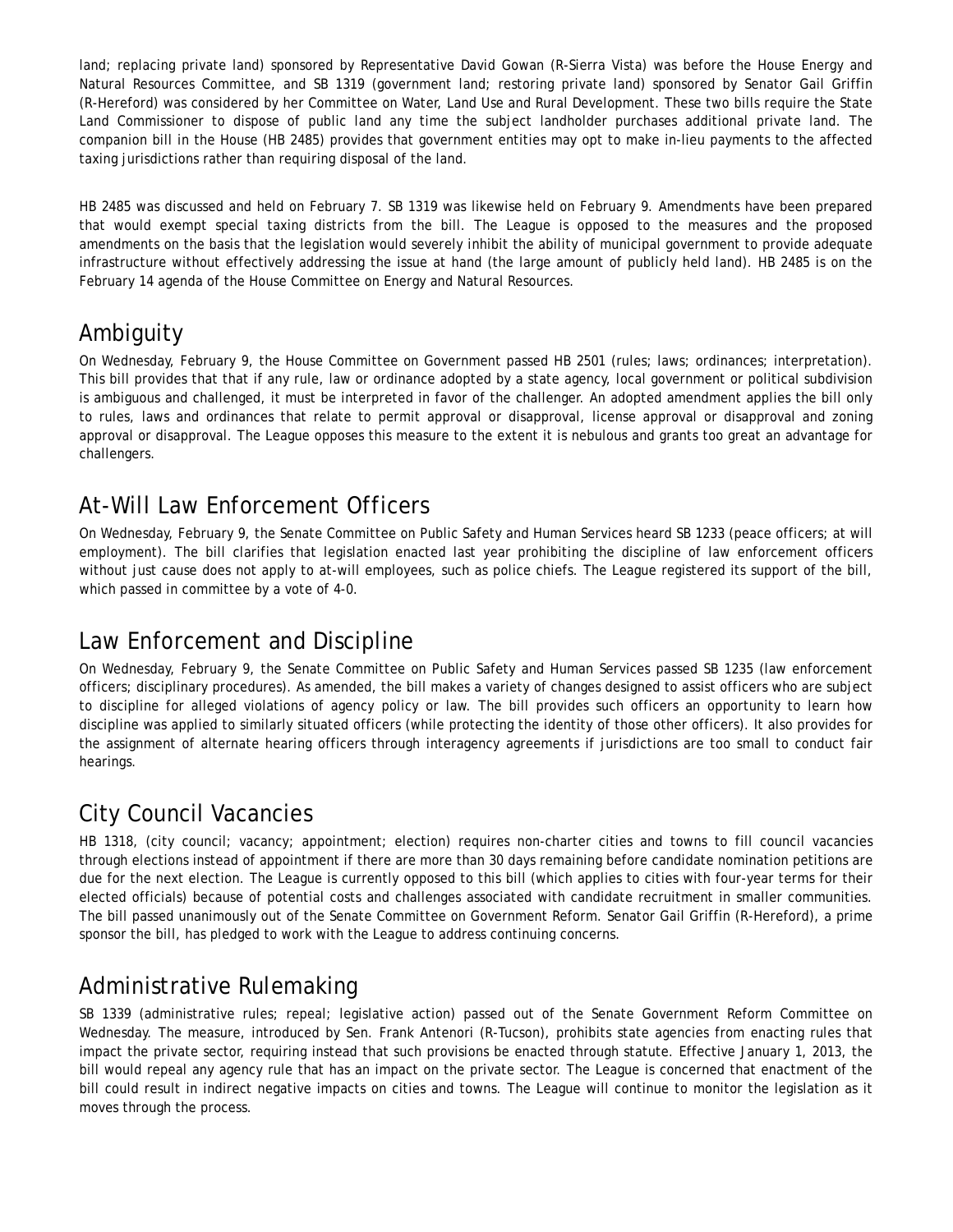## Liquor Omnibus

A striker amendment (liquor omnibus) to SB 1460 (liquor licensees; records) was heard on Wednesday, February 9 by the Senate Committee on Economic Development and Jobs Creation. Four provisions of the legislation directly affect cities and towns:

- The Liquor Department is no longer required to notify municipalities of a change in control of a license;
- Cities and towns cannot charge a fee for a sampling privilege license;
- Municipalities cannot enact ordinances that are in conflict with statute or rule on licensing; and
- Cities and towns cannot raise fees on liquor establishments that are above fees raised on any other business.

The League is in discussions with liquor industry representatives to address these issues of concern. The bill passed in committee by a vote of 4-2.

## Fire Sprinklers

HB 2153 (municipalities; counties; fire sprinklers; code) prohibits a city, town or county from adopting an ordinance that mandates the installation of fire sprinklers in single family homes. Fire sprinkler ordinances adopted prior to December 31, 2009 are grandfathered. Despite spirited opposition, the bill passed the Committee of the Whole in the House earlier this week. The League and several firefighter groups registered their opposition to the bill, based on local control and safety arguments. The bill now proceeds to the Third Read calendar of the House.

## Class Nine Property Tax

For the second week in a row, the Senate Finance committee held SB 1281 (property tax; class nine). The bill, sponsored by Senator Steve Yarbrough (R-Chandler), was discussed at length, but ultimately held for consideration next week. The bill changes the definition of property that would fall into the class nine category and is intended to ensure that, in light of a recent Court of Appeals decision, certain properties remain in class one (commercial property) rather than be reclassified as class nine (certain improvements on public property). The assessment ratio on those properties would decrease from 20% to 1%. Although the legislation would conceivably prevent a reduction in property tax revenue, it could also eliminate a potential economic incentive for attracting businesses. The League has not expressed a formal position on the bill, but will continue to monitor its progress through the legislative process.

#### Legislator Profile - Senator Frank Antenori

If one had to come up with a one-word description for the fast-talking senator representing Arizona's 30th legislative district, that word might well be "fearless." Where others might take a more cautious approach in their first full Senate term, Senator Antenori exhibits no timidity, and isn't afraid to speak candidly with party leadership and his southern Arizona constituents.

Senator Frank Antenori operates in one gear: driven. He is a man who came to the Legislature to get things done and isn't content to sit in idle or wait his turn. "I didn't come here to just push a button," he explains. As chair of the Senate Committee on Government Reform, he has shepherded a raft of bills through his committee during the first session of the 50th Legislature. Prolific and energetic, he is the prime sponsor of 80 bills and resolutions and a cosponsor of scores more.



Senator Antenori, a proud Italian who converses eloquently with his hands, needed all the

courage he could marshal on April 6, 2003, when he served as a Special Forces sergeant in Iraq. Leading an elite unit of 24 troops, Sgt. Antenori happened upon a massive convoy of Iraqi troops and armor traversing Iraq's Highway 2, a vital artery for the movement of military personnel, armaments and materiel. Seriously outmanned and outgunned, the Americans took the fight to the enemy, and in the course of a fierce 3½-hour fire fight, obliterated a passel of tanks, armored personnel carriers and Iraqi troops. On the American side, two troops were wounded and none were killed. Listening to Senator Antenori recall the events of that day is like hearing the audio version of a gripping war movie.

Senator Antenori has, in fact, authored a book about the engagement at Debecka Pass in northern Iraq. Entitled *Roughneck Nine-One* (the call sign of his operational team), the book evolved from the detailed after-action report that Senator